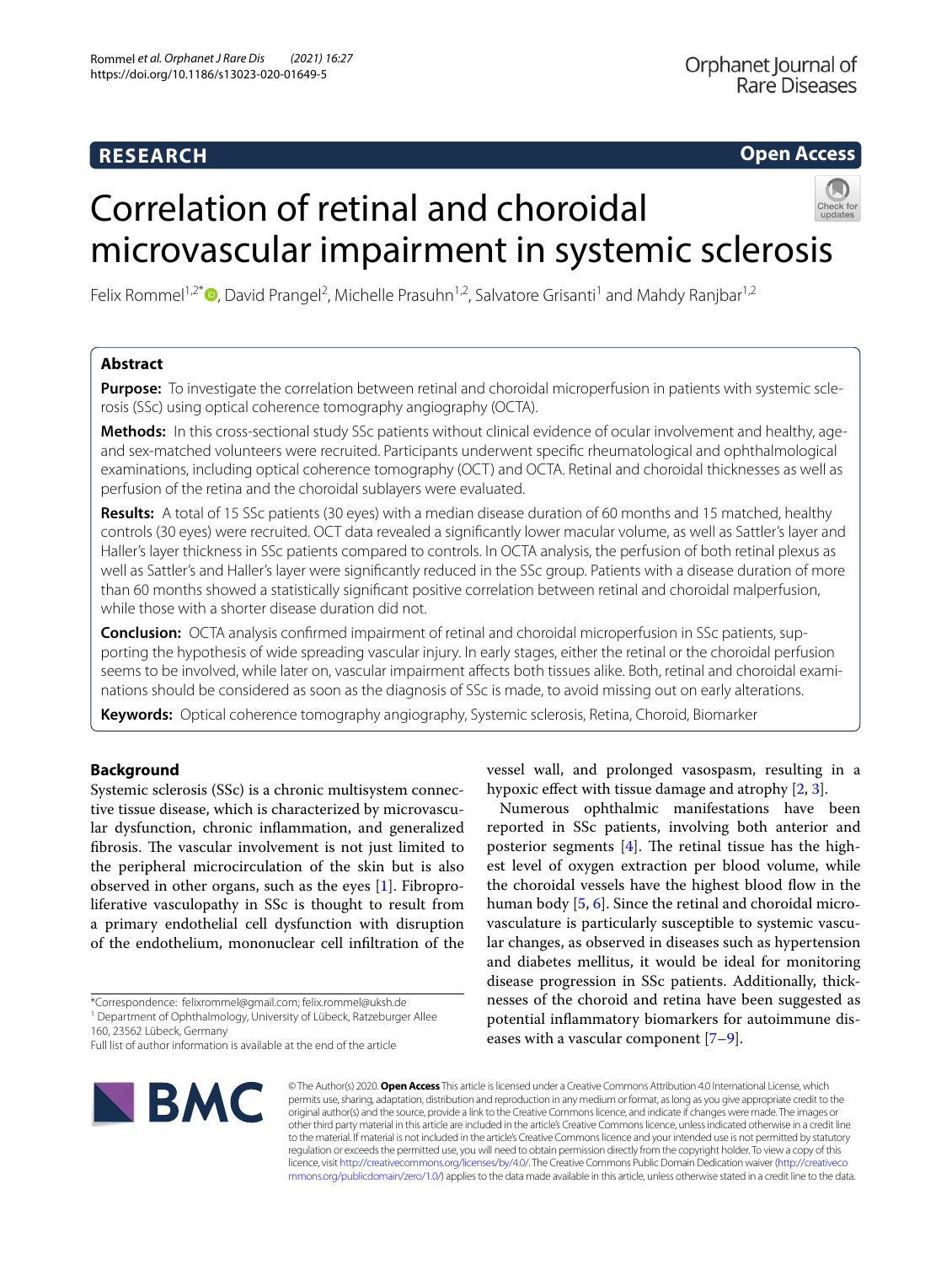So far, choroidal and retinal abnormalities, such as those reported in SSc patients, have been evaluated by optical coherence tomography (OCT) and fuorescence angiography  $(FA)$  [\[10](#page-7-8)[–12](#page-7-9)]. However, OCT, on the one hand, cannot assess the perfusion state because the acquired images only offer morphological information and FA, on the other hand, is a quite laborious, invasive, long-lasting procedure, which needs an experienced ophthalmologist to review the images. With the recent development of optical coherence tomography angiography (OCTA), the vascular network of the retina, as well as the choroid, is assessable from a functional and dynamic point of view. OCTA generates slab-segmented, highquality, angiographic images in real-time and in a noninvasive setting [[13\]](#page-7-10).

Our study group previously suggested reduced perfusion of the retina in patients with SSc by using OCTA [[14\]](#page-7-11). Likewise, we found signifcant impairment of all choroidal sublayers in SSc patients compared to healthy subjects  $[15]$  $[15]$ . Therefore, we decided to review the data with an increased sample size and focused on possible interactions between retinal and choroidal impairment in SSc.

# **Methods**

This age- and sex-matched, case-control study was approved by the institutional review board at the University of Lübeck (vote reference number 17–008) and was conducted in accordance with the Declaration of Helsinki. All participants received detailed information about the study and written informed consent was obtained from each subject before enrolment. Ethnically all participants were Caucasian and they underwent a thorough examination including mean arterial pressure (MAP), refraction, best-corrected visual acuity (BCVA) in Snellen, intraocular pressure (IOP), axial length (AL), slit-lamp biomicroscopy, and macular enhanced-depth imaging (EDI) OCT as well as OCTA. The maximum permissible spherical and cylindrical aberration was $\pm 3$ and $\pm 1$  diopters, respectively. Only individuals with a BCVA of at least 20/25 and normal ocular fndings were included in this study. SSc patients also underwent rheumatological examinations, including autoantibody profles and evaluation of the capillaroscopic skin ulcer risk index (CSURI), a tool to quantify the microangiopathy using nail fold videocapillaroscopy, as well as the modifed Rodnan skin score (MRSS), an established measure of skin thickness in SSc [\[16,](#page-7-13) [17](#page-7-14)].

Imaging was performed without prior pupil dilatation using the HS-100 (Canon, Tokyo, Japan) OCT/OCTA device. To avoid physiological diurnal variations of ocular perfusion, all images were captured around noon and were also taken by a single, trained operator [[18,](#page-7-15) [19](#page-7-16)].

Each imaging session included EDI-OCT scans  $(10 \times 10)$  $\text{mm}^2$ ), for a more detailed view of the choroid, and OCTA  $(3 \times 3 \text{ mm}^2)$  volumetric scans of the posterior pole. Only images of high quality (signal strength $\geq$ 7), centered on the fovea, without motion, segmentation and projection artifacts were accepted to guarantee reliable analysis [\[20](#page-7-17)].

Following previously published protocols, subfoveal choroidal thickness (SFCT), as well as the thickness of the choroidal vascular sublayers, such as choriocapillaris (CC), Sattler's layer (SL), and Haller's layer (HL), were measured manually in the EDI-OCT scans [[15,](#page-7-12) [21](#page-7-18)]. Manual measurements were performed by two experienced graders who were blinded to the clinical information of the examined eyes. Macular volume (MV) was acquired according to the Early Treatment Diabetic Retinopathy Study (ETDRS) grid [[22\]](#page-7-19). Choroidal OCTA data were manually segmented in all B-scans to get 20  $\mu$ m slabs of each choroidal sublayer, according to previously published protocols  $[18, 23]$  $[18, 23]$  $[18, 23]$  $[18, 23]$  $[18, 23]$ . The retinal angiograms were segmented according to the manufacturer's default setting to produce en face images of the superfcial capillary plexus, the deep capillary plexus, as well as a full retina slab. Each angiogram was exported into ImageJ (NIH, Version 1.48b, Bethesda, USA) and binarized by the Otsu method, which is an automatic threshold selection from grey-level histograms, to determine the percentage of white and black pixels [\[24\]](#page-7-21). Superficial retinal perfusion (SRP), deep retinal perfusion (DRP) and full retinal perfusion (FRP), as well as CC perfusion (CCP), were calculated by scoring the percentage of white pixels in relation to the number of total pixels, while for SL perfusion (SLP) and HL perfusion (HLP) the percentage of black pixels was taken into account [\[14](#page-7-11), [19,](#page-7-16) [25](#page-7-22)].

Exploratory data analysis was performed using IBM SPSS (Version 24.0, Armonk, NY, USA) and Prism GraphPad (Version 8.0, La Jolla, CA, USA). BCVA measurements in decimal Snellen were converted to the logarithm of the minimum angle of resolution (logMAR). Metrics of both eyes were averaged for each subject. The Shapiro–Wilk test was used to check for normality of all obtained data, and the Mann–Whitney U test was used to compare between groups. The interaction of OCTA perfusion and various epidemiological as well as clinical parameters were evaluated by Spearman's rank correlation for the whole cohort and repeated after subgroup allocation based on disease duration. For all tests, values of  $p < 0.05$  were considered statistically significant.

## **Results**

Thirty eyes of 15 SSc patients without clinical evidence of ocular involvement and 30 eyes of 15 age- and gender-matched healthy controls were recruited. Table [1](#page-2-0) reports demographic and clinical characteristics of the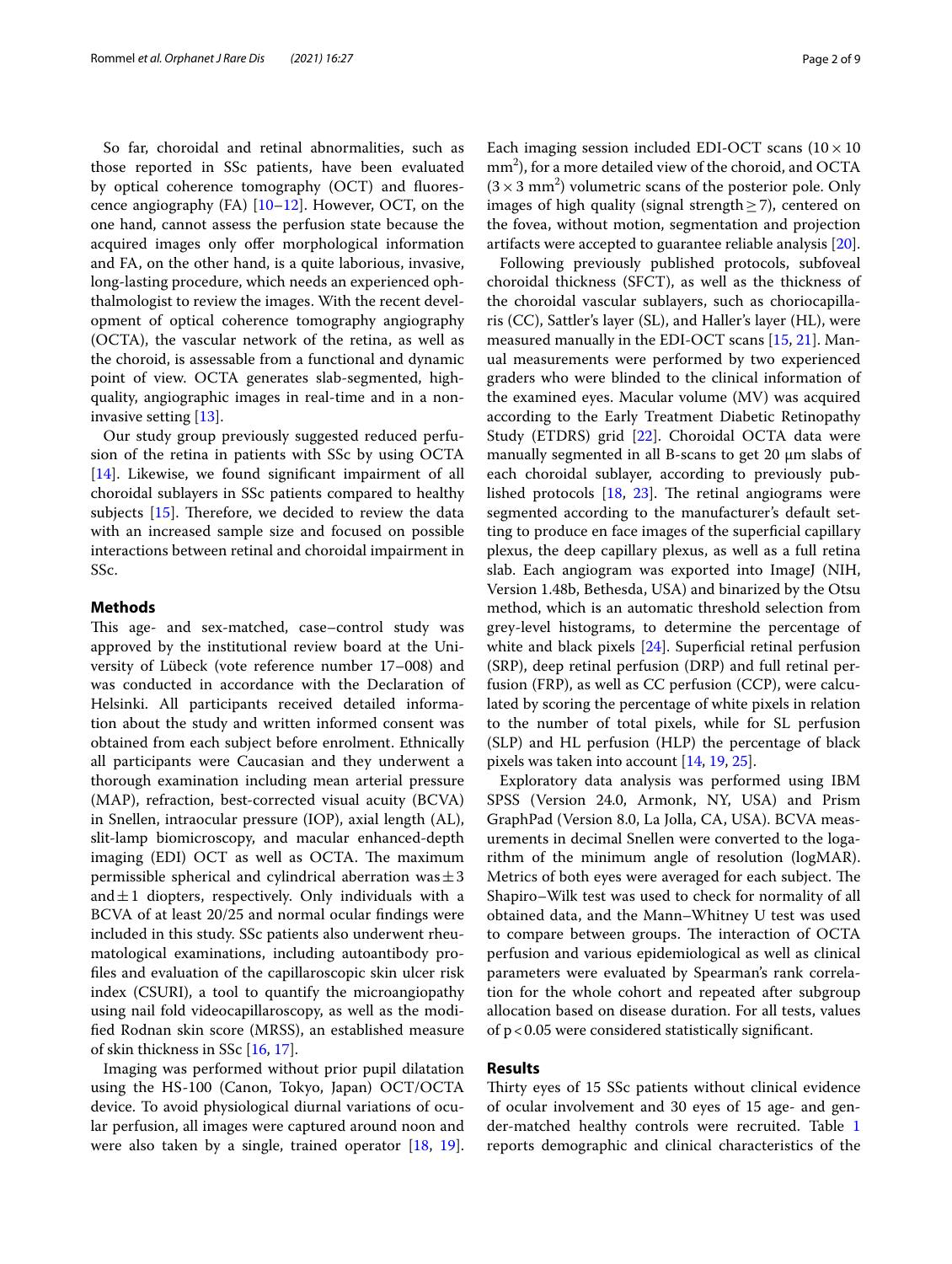<span id="page-2-0"></span>

| Table 1   Demographic and clinical characteristics of enrolled systemic sclerosis patients |  |  |
|--------------------------------------------------------------------------------------------|--|--|
|                                                                                            |  |  |

| Parameter                                                                                                                                                       | <b>Distribution</b><br>or median (min-<br>max) |
|-----------------------------------------------------------------------------------------------------------------------------------------------------------------|------------------------------------------------|
| Gender (female/male)                                                                                                                                            | 11/4                                           |
| Age (years)                                                                                                                                                     | 63 (49-77)                                     |
| Disease duration (months)                                                                                                                                       | $60(13 - 228)$                                 |
| Classification (limited/diffuse cutaneous SSc)                                                                                                                  | 12/3                                           |
| Vasodilatative comedication (Calcium channel blockers; Phosphodiesterase type 5 inhibitor inhibitors; Endothelin receptor antagonist;<br>Prostacyclin analogue) | 13/15                                          |
| Immunosuppressive comedication (Methotrexate; Mycophenolate mofetil; Azathioprine; Hydroxychloroquine)                                                          | 12/15                                          |
| Modified Rodnan Skin Score (0-51)                                                                                                                               | $6(2-24)$                                      |
| $Raynaud +$                                                                                                                                                     | 15/15                                          |
| History of digital ulcers                                                                                                                                       | 12/15                                          |
| Capillaroscopic skin ulcer risk Index                                                                                                                           | $0.6(0-41.7)$                                  |
| Arthritis                                                                                                                                                       | 8/15                                           |
| Pulmonary fibrosis                                                                                                                                              | 9/15                                           |
| Erythrocyte sedimentation rate (mm)                                                                                                                             | $18(12 - 60)$                                  |
| C-Reactive protein (mg/l)                                                                                                                                       | $5.1(0.9 - 16.6)$                              |
| $ANA +$                                                                                                                                                         | 15/15                                          |
| Anti-RNA polymerase III +                                                                                                                                       | 3/15                                           |
| Anti-centromere $+$                                                                                                                                             | 7/15                                           |
| Anti-Scl $70+$                                                                                                                                                  | 6/15                                           |

enrolled patients. The median age of all participants was 63 (49–77) years, and the median disease duration in SSc patients was 60 (13–228) months. Baseline parameters with potential impact on the OCT and OCTA results, such as BCVA ( $p=0.748$ ), IOP ( $p=0.195$ ), AL  $(p=0.783)$ , and MAP ( $p=0.365$ ), did not show significant diferences between groups.

The central macular thickness (CMT) did not differ signifcantly between SSc patients and healthy controls  $(p=0.115)$  (Fig. [1a](#page-3-0)). However, SSc patients showed a reduced MV ( $p=0.017$  $p=0.017$  $p=0.017$ , Fig. 1b). Thickness analyzation of the choroid revealed a signifcantly thinner choroid in SSc patients  $(p < 0.001)$  compared to healthy controls (Fig. [1c](#page-3-0)). Considering the choroidal substructures, only SL ( $p=0.012$ ) and HL ( $p=0.008$ ) were thinner in patients with SSc, while the thickness of the CC ( $p=0.454$ ) was similar in both groups (Fig.  $1d-f$  $1d-f$ ). The FRP was significantly lower in SSc patients  $(p=0.006)$  and substructure analysis revealed that both retinal plexus, the SRP  $(p=0.002)$  and the DRP  $(p=0.009)$ , were involved (Fig.  $1g-i$  $1g-i$ ). The choroidal sublayer perfusion showed no statistically signifcant diference between SSc patients and healthy controls for the CC ( $p=0.123$ ), however, the SL ( $p < 0.001$ ) and HL perfusion ( $p = 0.002$ ) were significantly reduced in SSc patients (Fig. [1](#page-3-0)j–l).

In patients with SSc, HLT ( $\rho = -0.461$ ;  $p = 0.01$ ), SLP ( $\rho = -0.381$ ;  $p = 0.045$ ), and HLP ( $\rho = -0.451$ ;

 $p=0.033$ ) significantly correlated with the patients' age. Furthermore, we found statistically signifcant correlation between SLT and MRSS ( $\rho = -0.365$ ;  $p = 0.047$ ) as well as HLP and CSURI ( $\rho = -0.406$ ;  $p = 0.026$ ), as shown in Table [2.](#page-4-0)

Table [3](#page-5-0) reports the interplay between retinal and choroidal malperfusion in SSc patients. FRP correlated positively with SRP ( $\rho = 0.429$ ;  $p = 0.021$ ) and DRP  $(p=0.641; p=0.003)$ , as well as SRP and DRP with each other ( $\rho = 0.438$ ;  $p = 0.015$ ). Choroidal substructure analysis revealed signifcant correlation between SLP and HLP ( $\rho = 0.672$ ; p < 0.001). However, the perfusion values in none of the retinal slabs showed a statistically signifcant correlation with the perfusion in any choroidal sublayer.

When analyzing the SSc subgroup with a disease duration of less than 60 months, correlation values did not difer signifcantly from the overall group, and still no signifcant correlation was found between retinal and choroidal perfusion (Table [4\)](#page-5-1). However, in subjects with a disease duration of more than 60 months a signifcant correlation between perfusion values of the retinal and the choroidal sublayers were found (Table [5\)](#page-6-0). FRP signifcant correlated with HLP  $(\rho=0.429; p=0.039)$ , while DRP correlated with both, SLP ( $\rho = 0.427$ ;  $p = 0.039$ ) and HLP ( $\rho = 0.464$ ;  $p = 0.01$ ).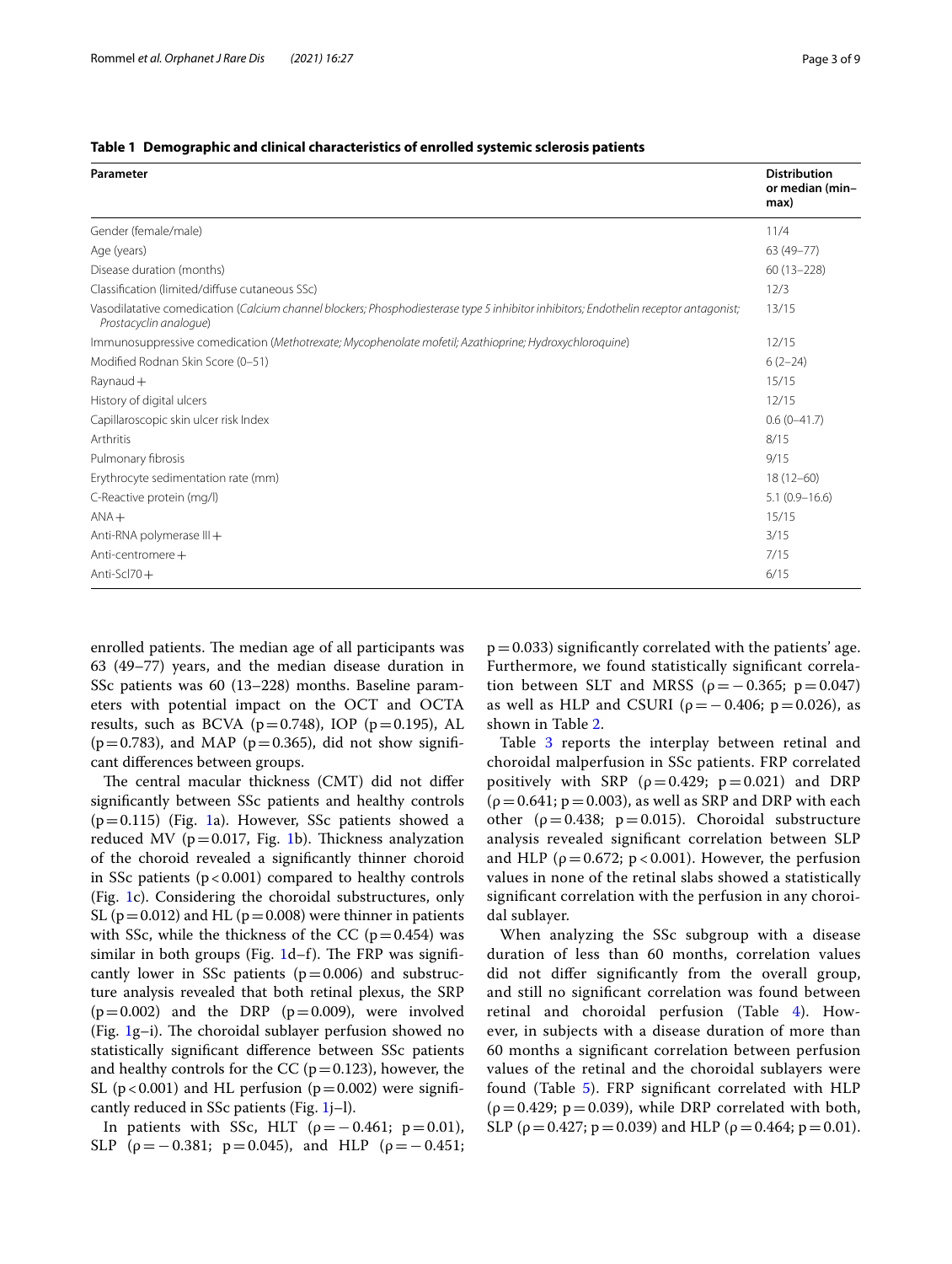

# <span id="page-3-0"></span>**Discussion**

The present study confirms and expands the evidence for retinal and choroidal involvement in patients with SSc by using OCTA. Asymptomatic eyes of patients with SSc showed reduced retinal as well as choroidal sublayer perfusion compared to healthy controls. For the frst time, we were able to demonstrate that in the early stages of SSc, there was no correlation between the vascular involvement of the retina and choroid. However, as disease duration progressed the reduced perfusion of the retina and choroid correlated signifcantly. We were able to confrm previous fndings of a lower SRP, DRP, and FRP, as well as SLP and HLP, in a larger-scaled cohort of SSc patients [[14,](#page-7-11) [15\]](#page-7-12).

CT is mainly determined by the thickness of SL and HL, which mostly consist of medium to large caliber vessels. The extravascular stroma makes up only a small part of the overall CT. Since alterations in choroidal thickness refect the status of the vasculature within, it has been used as an indirect index of choroidal perfusion [[26\]](#page-7-23). We were able to confirm this theory by demonstrating a signifcantly reduced SLP and HLP but not CCP in SSc patients, according to the results of the thickness measurements.

Besides us, only Kılınç Hekimsoy et al. investigated the retinal and choroidal perfusion in SSc patients by using OCTA [[27\]](#page-7-24). We were able to confrm their fndings of a reduced SRP and DRP perfusion in SSc. Regarding

choroidal metrics, they did not fnd signifcant diferences in CCP as well as CC thickness. However, they did not investigate choroidal substructures. Regarding changes of CMT due to SSc, we did not fnd signifcant diferences between groups. While Kılınç Hekimsoy et al. reported similar results, Esen et al. found a thinner CMT in SSc patients compared to healthy subjects. A possible explanation could be the younger age of the control group, compared to our study, knowing that retinal thickness decreases with age  $[28]$ . However, we were able to demonstrate reduced MV in patients with SSc.

One aspect that has not yet been discussed in the literature is the diferent involvement of the choroidal and retinal vasculature in SSc patients, depending on the disease duration. The pathology of SSc is characterized by a chronic and self-amplifying multifocal process with immune activation and vascular injury, leading to tissue fbrosis and vascular obstruction, mainly targeting small arteries and capillaries [[29\]](#page-8-1). Microvascular injury and endothelial cell activation, leading to vascular damage are the earliest alterations in SSc  $[30]$  $[30]$ . The progressive vascular damage causes rarefcation in capillaries, vessel wall thickening due to smooth muscle and intimal proliferation with luminal narrowing, which lead to tissue ischemia. A conspicuous feature of SSc is its variability between patients and heterogeneity in clinical manifestations, as well as its tempo of disease progression. However, data proposes that patients with early-stage diseases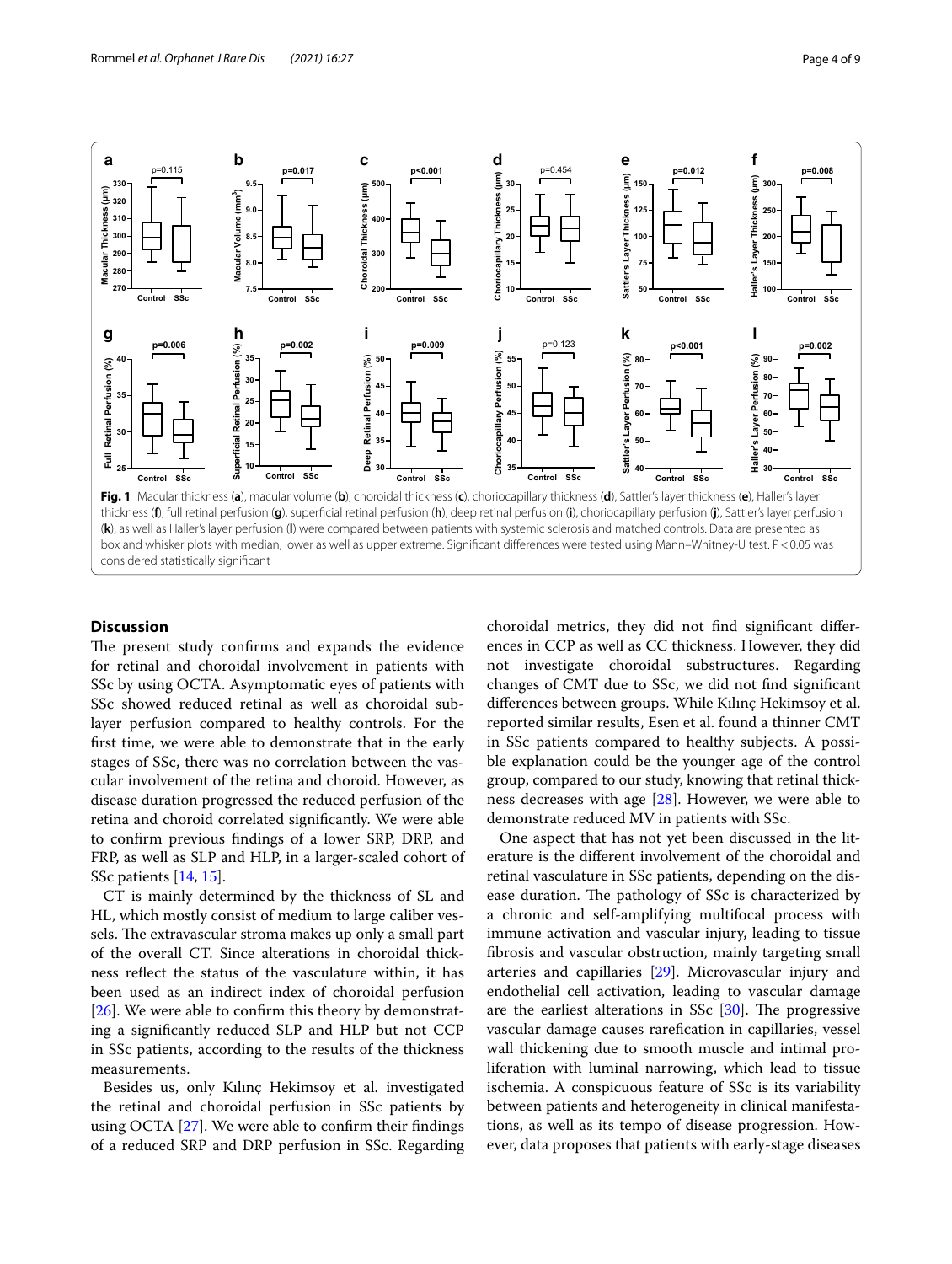<span id="page-4-0"></span>**Table 2 Correlation analyses of all systemic sclerosis patients**

| Parameter  | DD<br>MRSS<br>Age |          |          | <b>CSURI</b> |  |
|------------|-------------------|----------|----------|--------------|--|
| CMT        |                   |          |          |              |  |
| CC         | $-0.232$          | $-0.013$ | $-0.042$ | $-0.164$     |  |
| P          | 0.217             | 0.949    | 0.824    | 0.386        |  |
| CMV        |                   |          |          |              |  |
| CC         | $-0.141$          | $-0.072$ | $-0.090$ | $-0.217$     |  |
| P          | 0.994             | 0.706    | 0.637    | 0.250        |  |
| CT         |                   |          |          |              |  |
| CC         | $-0.277$          | $-0.012$ | $-0.007$ | $-0.183$     |  |
| P          | 0.138             | 0.949    | 0.971    | 0.332        |  |
| CCT        |                   |          |          |              |  |
| CC         | $-0.100$          | $-0.042$ | $-0.199$ | $-0.052$     |  |
| P          | 0.601             | 0.825    | 0.293    | 0.787        |  |
| <b>SLT</b> |                   |          |          |              |  |
| CC         | $-0.343$          | $-0.156$ | $-0.365$ | $-0.354$     |  |
| P          | 0.064             | 0.412    | 0.047    | 0.055        |  |
| <b>HLT</b> |                   |          |          |              |  |
| CC         | $-0.461$          | $-0.004$ | $-0.138$ | $-0.126$     |  |
| P          | 0.010             | 0.983    | 0.468    | 0.506        |  |
| <b>FRP</b> |                   |          |          |              |  |
| CC         | $-0.239$          | $-0.018$ | $-0.027$ | $-0.148$     |  |
| P          | 0.204             | 0.925    | 0.886    | 0.434        |  |
| <b>SRP</b> |                   |          |          |              |  |
| CC         | $-0.087$          | $-0.155$ | $-0.255$ | $-0.201$     |  |
| P          | 0.648             | 0.414    | 0.174    | 0.286        |  |
| <b>DRP</b> |                   |          |          |              |  |
| CC         | $-0.259$          | $-0.032$ | $-0.188$ | $-0.054$     |  |
| P.         | 0.286             | 0.867    | 0.320    | 0.778        |  |
| CCP        |                   |          |          |              |  |
| CC         | $-0.201$          | $-0.076$ | $-0.213$ | $-0.076$     |  |
| P          | 0.288             | 0.704    | 0.259    | 0.690        |  |
| SLP        |                   |          |          |              |  |
| CC         | $-0.381$          | $-0.083$ | $-0.064$ | $-0.007$     |  |
| P          | 0.045             | 0.664    | 0.736    | 0.971        |  |
| <b>HLP</b> |                   |          |          |              |  |
| CC         | $-0.451$          | $-0.150$ | $-0.144$ | $-0.406$     |  |
| P          | 0.033             | 0.429    | 0.447    | 0.026        |  |

Italic values are statistically significant ( $P < 0.05$ )

*CC* Correlation Coefficient, *CCP* Choriocapillaris Perfusion, *CCT* Choriocapillaris Thickness, *CMT* Central Macular Thickness, *CMV* Central Macular Volume, *CSURI* Capillaroscopic skin Ulcer Risk Index, *CT* Choroidal Thickness, *DD* Disease Duration, *DRP* Deep Retinal Perfusion, *FRP* Full Retinal Perfusion, *MRSS* Modifed Rodnan Skin Score, *HLP* Haller's Layer Perfusion, *HLT*, Haller's Layer Thickness, *SLP* Sattler's Layer Perfusion, *SLT* Sattler's Layer Thickness, *SRP* Superfcial Retinal Perfusion

show high prevalence of digital ulcers, gastrointestinal alterations, and echocardiogram abnormalities [\[31](#page-8-3)]. Severe complications of the kidneys, heart, lungs, and the gastrointestinal tract usually develop within 3 years of disease onset [[32\]](#page-8-4). Several studies tried to identify predictive factors, such as patients' age, presence of digital ulcer, lung fbrosis, and CRP elevation, that are associated with a fast disease progression and lead to organ failure [\[33,](#page-8-5) [34\]](#page-8-6). However, it is still challenging to predict disease progression in SSc patients. It is not yet known, at what stage of the disease retinal or choroidal involvement occurs. Evidence suggests that difuse alterations in the microcirculation may already be present in the earliest phases of the disease, even before the onset of any clinical signs [[3](#page-7-2)]. However, our general data does not reveal any signifcant correlation between the vascular malperfusion of the retina and choroid. Likewise, the subgroup analysis of patients with disease duration of less than 60 months did not reveal any signifcant correlation between the retinal and choroidal perfusion, suggesting that either the retinal or the choroidal vasculature is involved in the pathology. However, perfusion values of the retina and the choroid positively correlated in SSc patients with a disease duration of more than 60 months. One could conclude that in the early stages of the disease, either the retina or choroid is afected by the vasculopathy, and with increasing disease duration, both tissues become afected.

Explanatory approaches for the diferent involvement of both tissues are their dissimilar vascular regulatory mechanisms. While histological studies have revealed a rich supply of autonomic vasoactive innervation for the choroid, the nerves do not go further into the retina [\[35](#page-8-7)]. Therefore, retinal blood flow is mainly under autoregulation by both myogenic and local metabolic mechanisms [[6\]](#page-7-5). Besides the fact of missing autonomic innervation, the retina features an immune privileged microvascular environment with absence of resident fibroblasts [\[36](#page-8-8)]. Since a signifcant proportion of vascular disease in SSc is thought to result from increased migration of activated resident fbroblasts into the vessel wall, leading to augmented extracellular matrix deposition with vascular stifness and dysfunction, the characteristics of the retina may provide sparing from this process [\[37](#page-8-9)]. Furthermore, systemic hypertension is a factor that is hypothesized to infuence vascular structures, especially in patients with advanced SSc and renal involvement. Due to the absence of neuronal innervation in retinal vascular beds, in contrast to the choroid, changes in systemic perfusion pressure have only a negligible influence on retinal blood flow [ $38$ ]. Though, the choroidopathy could result from concomitant systemic hypertension due to the poor autoregulatory mechanisms and from SSc itself.

Limitations of the present study, which must be taken into account when interpreting the results, are the relatively small number of patients, leading to a mainly exploratory data analysis, and the restriction by using only a single OCTA device. Exploratory data analysis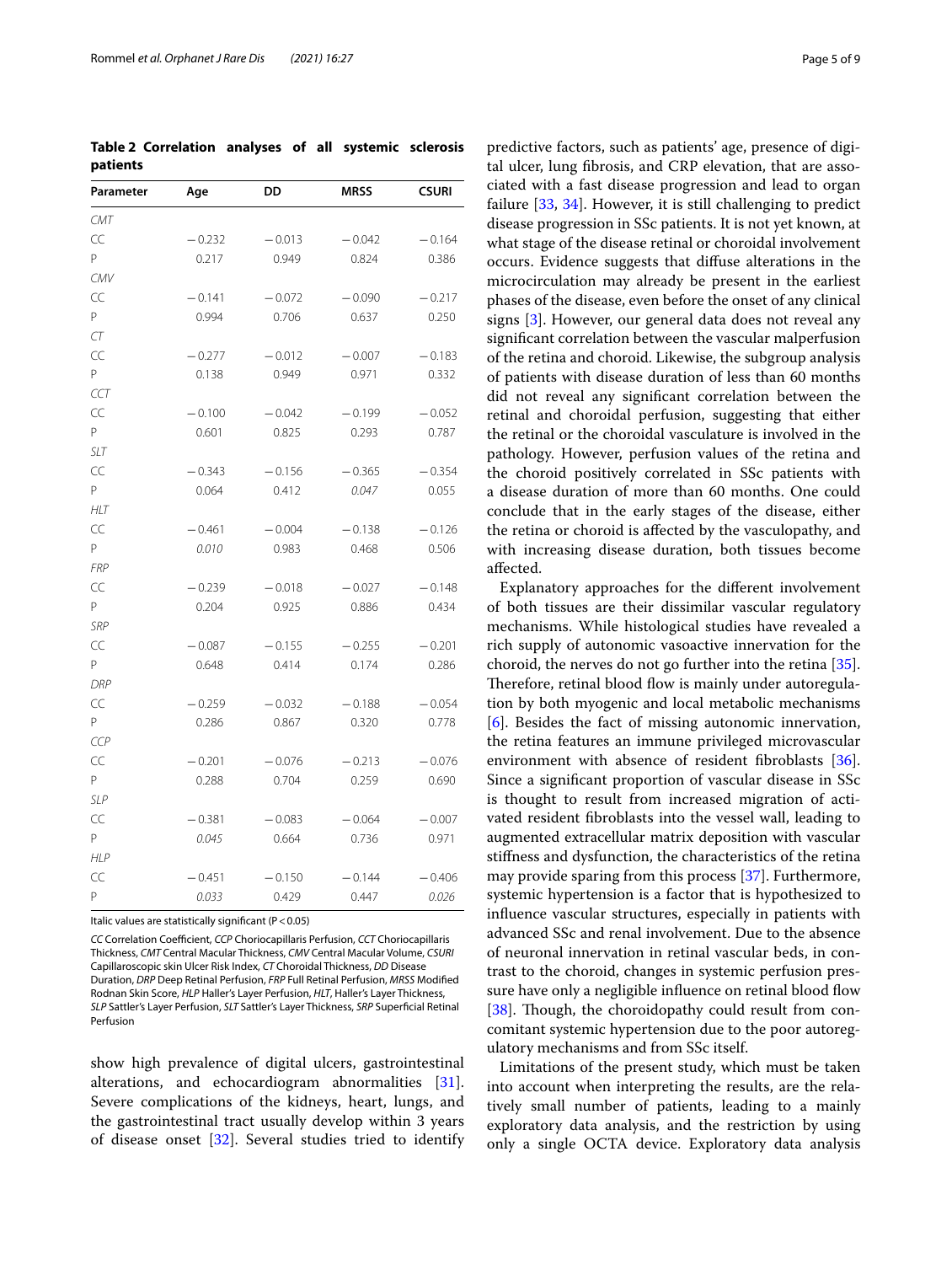| Parameter         | <b>FRP</b> | <b>SRP</b> | <b>DRP</b> | <b>CCP</b> | <b>SLP</b>     | <b>HLP</b> |
|-------------------|------------|------------|------------|------------|----------------|------------|
| <b>FRP</b>        |            |            |            |            |                |            |
| CC                |            | 0.429      | 0.641      | 0.019      | 0.028          | 0.122      |
| $\mathsf P$       |            | 0.021      | 0.003      | 0.919      | 0.881          | 0.520      |
| SRP               |            |            |            |            |                |            |
| CC                | 0.429      |            | 0.438      | 0.011      | 0.075          | 0.004      |
| P                 | 0.021      |            | 0.015      | 0.954      | 0.692          | 0.981      |
| DRP               |            |            |            |            |                |            |
| $\subset \subset$ | 0.641      | 0.438      |            | $-0.166$   | 0.117          | 0.084      |
| P                 | 0.003      | 0.015      |            | 0.380      | 0.538          | 0.659      |
| CCP               |            |            |            |            |                |            |
| $\subset \subset$ | 0.019      | 0.011      | 0.166      |            | 0.224          | 0.257      |
| $\mathsf P$       | 0.919      | 0.954      | 0.380      |            | 0.324          | 0.308      |
| <b>SLP</b>        |            |            |            |            |                |            |
| CC                | 0.028      | 0.075      | 0.117      | 0.224      | $\overline{1}$ | 0.672      |
| P                 | 0.881      | 0.692      | 0.538      | 0.324      |                | < 0.001    |
| <b>HLP</b>        |            |            |            |            |                |            |
| CC                | 0.122      | 0.004      | 0.084      | 0.257      | 0.672          |            |
| P                 | 0.520      | 0.981      | 0.659      | 0.308      | < 0.001        |            |

## <span id="page-5-0"></span>**Table 3 Correlation analyses of all systemic sclerosis patients**

Italic values are statistically signifcant (P<0.05)

*CC* Correlation Coefcient, *CCP* Choriocapillaris Perfusion, *CCT* Choriocapillaris Thickness, *CMT* Central Macular Thickness, *CMV* Central Macular Volume, *CSURI* Capillaroscopic skin Ulcer Risk Index, *CT* Choroidal Thickness, *DRP* Deep Retinal Perfusion, *FRP* Full Retinal Perfusion, *MRSS* Modifed Rodnan Skin Score, *HLP* Haller's Layer Perfusion, *HLT* Haller's Layer Thickness, *SLP* Sattler's Layer Perfusion, *SLT* Sattler's Layer Thickness, *SRP* Superfcial Retinal Perfusion; P<0.05 was considered statistically signifcant

| Parameter         | <b>FRP</b> | <b>SRP</b> | <b>DRP</b>     | <b>CCP</b> | <b>SLP</b> | <b>HLP</b> |
|-------------------|------------|------------|----------------|------------|------------|------------|
| <b>FRP</b>        |            |            |                |            |            |            |
| $\subset \subset$ |            | 0.496      | 0.685          | 0.015      | 0.078      | 0.101      |
| P                 |            | 0.012      | < 0.001        | 0.933      | 0.752      | 0.481      |
| SRP               |            |            |                |            |            |            |
| $\subset\subset$  | 0.496      |            | 0.555          | 0.041      | 0.114      | 0.085      |
| $\mathsf{P}$      | 0.012      |            | 0.007          | 0.914      | 0.564      | 0.716      |
| DRP               |            |            |                |            |            |            |
| CC                | 0.685      | 0.555      | $\overline{1}$ | 0.184      | 0.152      | 0.116      |
| $\mathsf P$       | < 0.001    | 0.007      |                | 0.445      | 0.488      | 0.545      |
| CCP               |            |            |                |            |            |            |
| CC                | 0.015      | 0.041      | 0.184          |            | 0.305      | 0.371      |
| P                 | 0.933      | 0.914      | 0.445          |            | 0.180      | 0.093      |
| SLP               |            |            |                |            |            |            |
| CC                | 0.078      | 0.114      | 0.152          | 0.305      |            | 0.745      |
| P                 | 0.752      | 0.564      | 0.488          | 0.180      |            | < 0.001    |
| <b>HLP</b>        |            |            |                |            |            |            |
| CC                | 0.101      | 0.085      | 0.116          | 0.371      | 0.745      |            |
| $\mathsf P$       | 0.481      | 0.716      | 0.545          | 0.093      | < 0.001    |            |

<span id="page-5-1"></span>

|  |  |  |  | Table 4 Correlation analyses of all systemic sclerosis patients with disease duration <60 months (n = 12 eyes) |  |
|--|--|--|--|----------------------------------------------------------------------------------------------------------------|--|
|--|--|--|--|----------------------------------------------------------------------------------------------------------------|--|

Italic values are statistically significant ( $P < 0.05$ )

*CC* Correlation Coefcient, *CCP* Choriocapillaris Perfusion, *CCT* Choriocapillaris Thickness, *CMT* Central Macular Thickness, *CMV* Central Macular Volume, *CSURI* Capillaroscopic skin Ulcer Risk Index, *CT* Choroidal Thickness, *DRP* Deep Retinal Perfusion, *FRP* Full Retinal Perfusion, *MRSS* Modifed Rodnan Skin Score, *HLP* Haller's Layer Perfusion, *HLT* Haller's Layer Thickness, *SLP* Sattler's Layer Perfusion, *SLT* Sattler's Layer Thickness, *SRP* Superfcial Retinal Perfusion; P<0.05 was considered statistically signifcant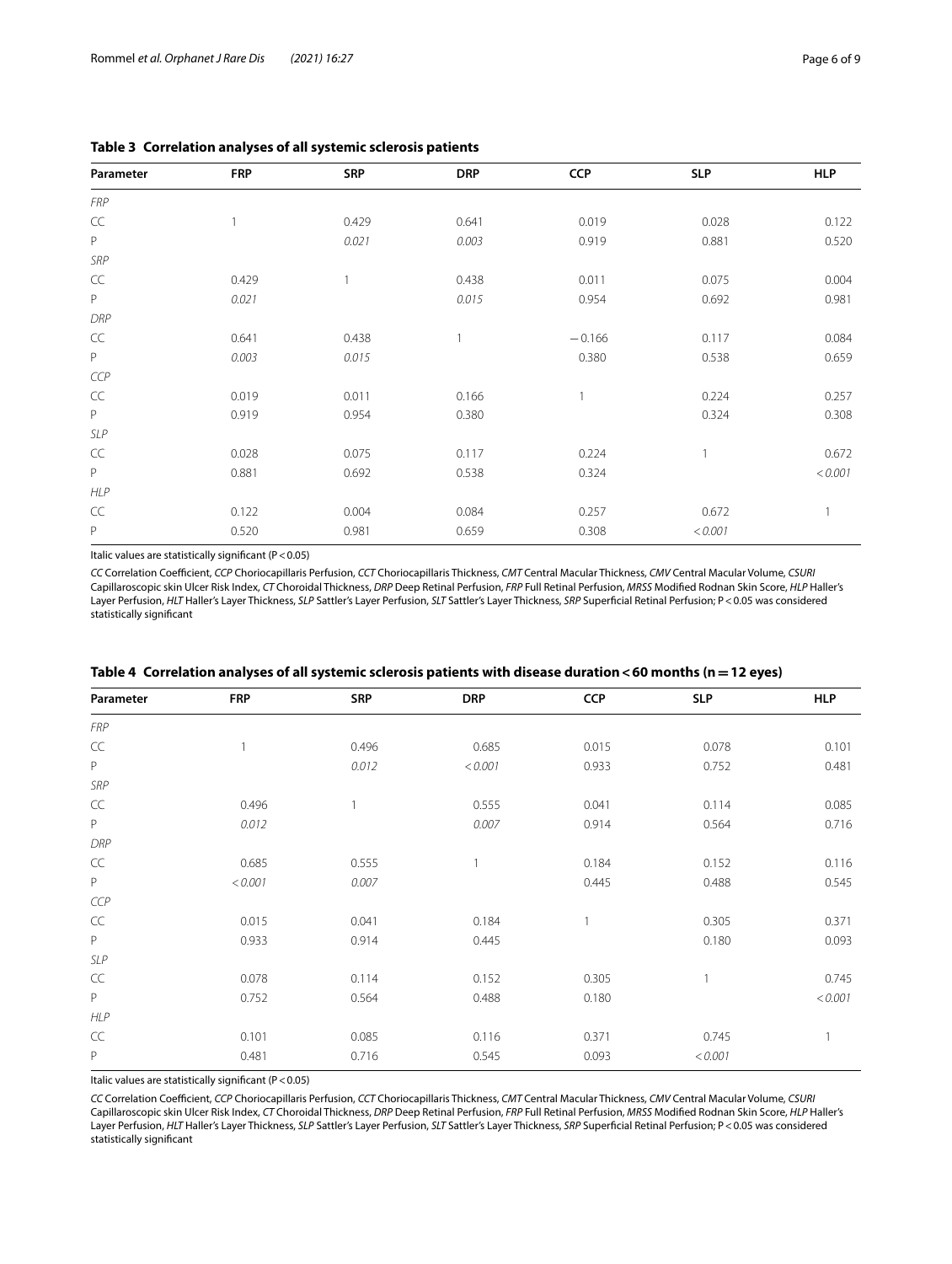<span id="page-6-0"></span>

|  | Table 5 Correlation analyses of all systemic sclerosis patients with disease duration > 60 months ( $n = 16$ eyes) |
|--|--------------------------------------------------------------------------------------------------------------------|
|--|--------------------------------------------------------------------------------------------------------------------|

| Parameter         | <b>FRP</b> | <b>SRP</b> | <b>DRP</b> | <b>CCP</b> | <b>SLP</b> | <b>HLP</b> |
|-------------------|------------|------------|------------|------------|------------|------------|
| <b>FRP</b>        |            |            |            |            |            |            |
| CC                |            | 0.402      | 0.558      | 0.344      | 0.395      | 0.429      |
| $\mathsf P$       |            | 0.045      | 0.006      | 0.151      | 0.064      | 0.039      |
| SRP               |            |            |            |            |            |            |
| $\subset \subset$ | 0.402      |            | 0.517      | 0.274      | 0.341      | 0.385      |
| P                 | 0.045      |            | 0.010      | 0.289      | 0.162      | 0.071      |
| DRP               |            |            |            |            |            |            |
| $\mathsf{CC}$     | 0.558      | 0.517      | 1          | 0.389      | 0.427      | 0.464      |
| $\mathsf P$       | 0.006      | 0.010      |            | 0.066      | 0.039      | 0.010      |
| CCP               |            |            |            |            |            |            |
| CC                | 0.344      | 0.274      | 0.389      |            | 0.385      | 0.397      |
| $\mathsf P$       | 0.151      | 0.289      | 0.066      |            | 0.069      | 0.055      |
| SLP               |            |            |            |            |            |            |
| $\subset \subset$ | 0.395      | 0.341      | 0.427      | 0.385      | 1          | 0.664      |
| P                 | 0.064      | 0.162      | 0.039      | 0.069      |            | < 0.001    |
| <b>HLP</b>        |            |            |            |            |            |            |
| $\subset\subset$  | 0.429      | 0.385      | 0.464      | 0.397      | 0.664      |            |
| P                 | 0.039      | 0.071      | 0.010      | 0.055      | < 0.001    |            |

Italic values are statistically signifcant (P<0.05)

*CC* Correlation Coefcient, *CCP* Choriocapillaris Perfusion, *CCT* Choriocapillaris Thickness, *CMT* Central Macular Thickness, *CMV* Central Macular Volume, *CSURI* Capillaroscopic skin Ulcer Risk Index, *CT* Choroidal Thickness, *DRP* Deep Retinal Perfusion, *FRP* Full Retinal Perfusion, *MRSS* Modifed Rodnan Skin Score, *HLP* Haller's Layer Perfusion, *HLT* Haller's Layer Thickness, *SLP* Sattler's Layer Perfusion, *SLT* Sattler's Layer Thickness, *SRP* Superfcial Retinal Perfusion; P<0.05 was considered statistically significant

is an important tool to extract novel information from a data-set. It allows us to single out new directions of future research, since very little is known about retinal and choroidal microvascular impairment in SSc patients to date. However, these exploratory results should always be considered with caution and confrmative studies on a larger study population enabling adjustments for multiple comparisons are mandatory to validate the results. As OCTA is a tool for quantifcation of the retinal and choroidal vasculature, it is not suitable to determine the speed of the blood circulation. Therefore, we may have missed out on signifcant changes of velocity for example due to autoregulatory mechanisms. Furthermore, the scanned area of  $3 \times 3$  mm<sup>2</sup> only represents a small part of the retina and the choroid and may have been too small to suggest a global impairment of the ocular perfusion in SSc. Beyond, the understanding and interpretation of various signals in the choroidal vasculature on OCTA analysis are discussed controversy and need further research. Nevertheless, due to the rarity of the disease the number of included patients is still meaningful and we obtained statistically signifcant results. So far, ophthalmological examinations of SSc patients focus just on retinal abnormalities. However, based on our study results, we suggest that both, retinal and choroidal examination, should be considered as soon as the diagnosis of

SSc is made. However, diagnostic characteristics such as sensitivity, specificity as well as the predictive and clinical value of OCTA as a potential biomarker for SSc need to be evaluated in further studies.

# **Conclusion**

OCTA is able to detect microvascular impairment of retinal as well as choroidal vessels in patients with SSc. Based on the study results, in early stages of SSc either the retinal or the choroidal perfusion seems to be reduced, independently. As disease progresses, both tissues get involved in the process of global vascular damage. Therefore, it should be considered whether in addition to the examination of the retinal vessels, also the choroidal vasculature needs to be evaluated to avoid missing out on early microvascular alterations of the disease. The detection of ocular microvascular alterations could identify patients with early disease progressions and infuence treatment decisions. However, further studies with confrmatory data analysis on a larger number of subjects will be necessary to corroborate our fndings.

#### **Abbreviations**

AL: Axial length; BCVA: Best-corrected visual acuity; CC: Choriocapillaris; CCP: Choriocapillaris perfusion; CCT: Choriocapillaris thickness; CMT: Central macular thickness; CMV: Central macular volume; CSURI: Capillaroscopic skin ulcer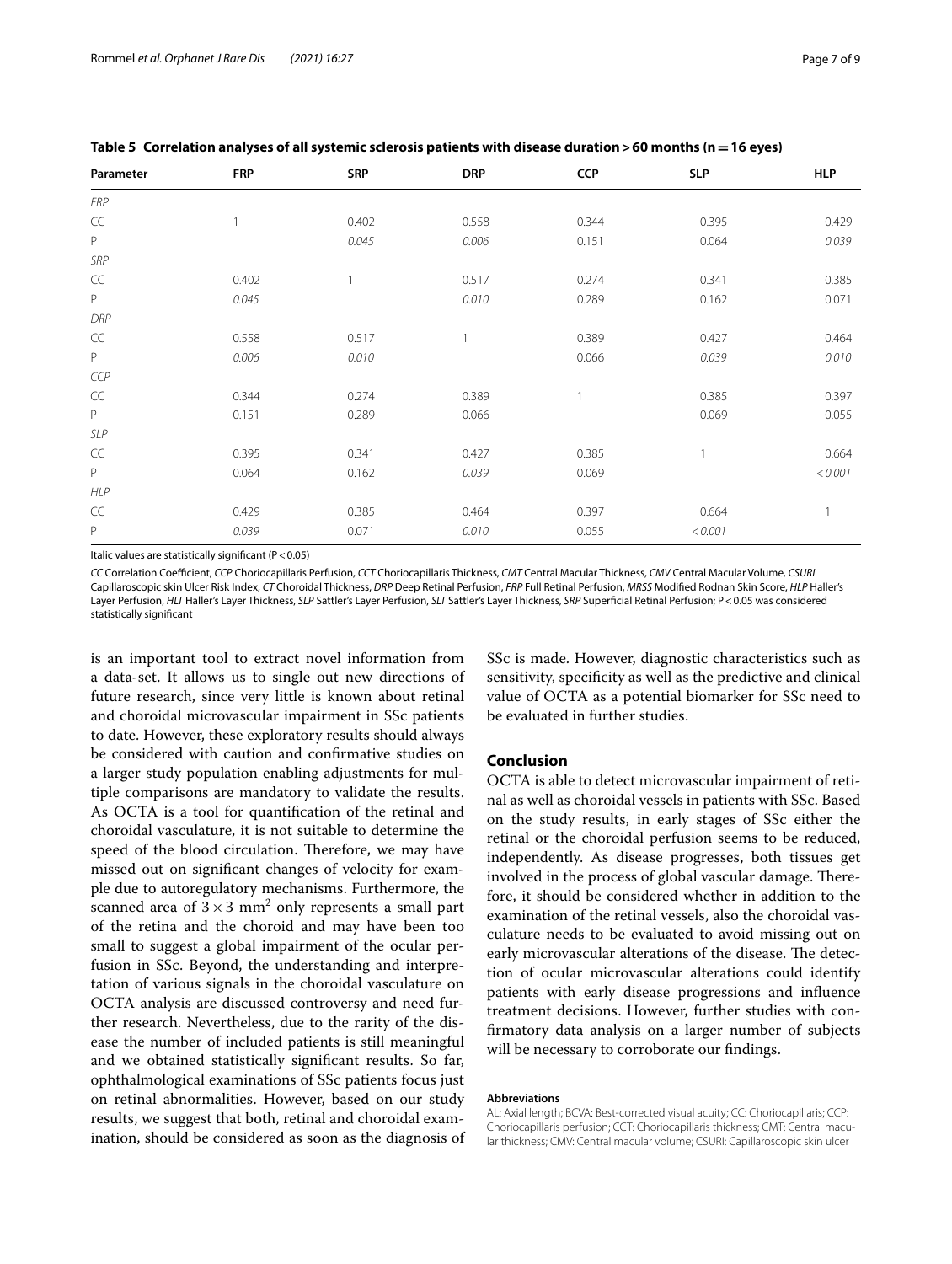risk index; CT: Choroidal thickness; DD: Disease duration; DRP: Deep retinal perfusion; EDI-OCT: Enhanced-depth imaging optical coherence tomography; FA: Fluorescence angiography; FRP: Full retinal perfusion; HL: Haller's layer; HLP: Haller's layer perfusion; HLT: Haller's layer thickness; IOP: Intraocular pressure; MAP: Mean arterial pressure; MRSS: Modifed Rodnan skin score; OCT: Optical coherence tomography; OCTA: Optical coherence tomography angiography; SFCT: Subfoveal choroidal thickness; SL: Sattler's layer; SLP: Sattler's layer perfusion; SLT: Sattler's layer thickness; SRT: Superficial retinal perfusion; SSc: Systemic sclerosis.

#### **Acknowledgements**

Not applicable.

#### **Authors' contributions**

FR: Study concept and design, acquisition of data, data analysis and interpretation, manuscript drafting. DP: acquisition of data, data analysis. MP: Acquisition of data, data analysis and interpretation. SG: Analysis and interpretation, manuscript revision and fnal approval. MR: Study concept and design, manuscript revision, fnal approval. All authors read and approved the fnal manuscript.

#### **Funding**

Open Access funding enabled and organized by Projekt DEAL.

#### **Availability of data and materials**

The datasets used and analyzed during the current study are available from the corresponding author on reasonable request.

#### **Ethics approval and consent to participate**

Ethical approval was given by the institutional review board at the University of Lübeck (vote reference number 17-008). The study was conducted in accordance with the Declaration of Helsinki. Written informed consent was obtained from each subject before enrolment.

#### **Consent for publication**

Not applicable.

## **Competing interests**

The authors declare that they have no competing interests.

#### **Author details**

<sup>1</sup> Department of Ophthalmology, University of Lübeck, Ratzeburger Allee 160, 23562 Lübeck, Germany. <sup>2</sup> Laboratory for Angiogenesis and Ocular Cell Transplantation, University of Lübeck, Ratzeburger Allee 160, 23562 Lübeck, Germany.

Received: 23 March 2020 Accepted: 17 December 2020 Published online: 13 January 2021

#### **References**

- <span id="page-7-0"></span>1. Allanore Y, Simms R, Distler O, Trojanowska M, Pope J, Denton CP, et al. Systemic sclerosis. Nat Rev Dis Primers. 2015;23(1):15002.
- <span id="page-7-1"></span>2. Flavahan NA, Flavahan S, Mitra S, Chotani MA. The vasculopathy of Raynaud's phenomenon and scleroderma. Rheum Dis Clin N Am. 2003;29(2):275–91.
- <span id="page-7-2"></span>3. Matucci-Cerinic M, Kahaleh B, Wigley FM. Review: evidence that systemic sclerosis is a vascular disease. Arthritis Rheum. 2013;65(8):1953–62.
- <span id="page-7-3"></span>4. de Gomes AFB, Santhiago MR, Magalhães P, Kara-Junior N, de Azevedo MNL, Moraes HV. Ocular fndings in patients with systemic sclerosis. Clinics. 2011;66(3):379–85.
- <span id="page-7-4"></span>5. Bill A. Blood circulation and fuid dynamics in the eye. Physiol Rev. 1975;55(3):383–417.
- <span id="page-7-5"></span>6. Luo X, Shen Y-M, Jiang M-N, Lou X-F, Shen Y. Ocular blood flow autoregulation mechanisms and methods. J Ophthalmol. 2015;2015:864871.
- <span id="page-7-6"></span>7. Ferreira CS, Beato J, Falcão MS, Brandão E, Falcão-Reis F, Carneiro ÂM. Choroidal thickness in multisystemic autoimmune diseases without ophthalmologic manifestations. Retina. 2017;37(3):529–35.
- 8. Karadag AS, Bilgin B, Soylu MB. Comparison of optical coherence tomographic fndings between Behcet disease patients with and
- <span id="page-7-7"></span>9. Steiner M, Esteban-Ortega MDM, Muñoz-Fernández S. Choroidal and retinal thickness in systemic autoimmune and infammatory diseases: a review. Surv Ophthalmol. 2019;64(6):757–69.
- <span id="page-7-8"></span>10. Esen E, Tas DA, Sizmaz S, Turk I, Unal I, Demircan N. Evaluating choroidal characteristics in systemic sclerosis using enhanced depth imaging optical coherence tomography. Ocul Immunol Infamm. 2017;25(3):356–62.
- 11. Ingegnoli F, Gualtierotti R, Pierro L, Del Turco C, Miserocchi E, Schioppo T, et al. Choroidal impairment and macular thinning in patients with systemic sclerosis: the acute study. Microvasc Res. 2015;97:31–6.
- <span id="page-7-9"></span>12. Waszczykowska A, Goś R, Waszczykowska E, Dziankowska-Bartkowiak B, Jurowski P. Prevalence of ocular manifestations in systemic sclerosis patients. Arch Med Sci. 2013;9(6):1107–13.
- <span id="page-7-10"></span>13. Rommel F, Siegfried F, Kurz M, Brinkmann MP, Rothe M, Rudolf M, et al. Impact of correct anatomical slab segmentation on foveal avascular zone measurements by optical coherence tomography angiography in healthy adults. J Curr Ophthalmol. 2018;30(2):156–60.
- <span id="page-7-11"></span>14. Rothe M, Rommel F, Klapa S, Humrich JY, Nieberding R, Lange T, et al. Evaluation of retinal microvascular perfusion in systemic sclerosis: a case– control study. Ann Rheum Dis. 2019;78(6):857–8.
- <span id="page-7-12"></span>15. Ranjbar M, Rothe M, Klapa S, Lange T, Prasuhn M, Grisanti S, et al. Evaluation of choroidal substructure perfusion in patients afected by systemic sclerosis: an optical coherence tomography angiography study. Scand J Rheumatol. 2019;49:141–5.
- <span id="page-7-13"></span>16. Sebastiani M, Manfredi A, Colaci M, D'amico R, Malagoli V, Giuggioli D, et al. Capillaroscopic skin ulcer risk index: a new prognostic tool for digital skin ulcer development in systemic sclerosis patients. Arthritis Rheum. 2009;61(5):688–94.
- <span id="page-7-14"></span>17. Valentini G, D'Angelo S, Della Rossa A, Bencivelli W, Bombardieri S. European Scleroderma Study Group to defne disease activity criteria for systemic sclerosis. IV. Assessment of skin thickening by modifed Rodnan skin score. Ann Rheum Dis. 2003;62(9):904–5.
- <span id="page-7-15"></span>18. Siegfried F, Rommel F, Rothe M, Brinkmann MP, Sochurek JAM, Freitag J, et al. Evaluating diurnal changes in choroidal sublayer perfusion using optical coherence tomography angiography. Acta Ophthalmol. 2019;97(8):e1062–8.
- <span id="page-7-16"></span>19. Rommel F, Siegfried F, Sochurek JAM, Rothe M, Brinkmann MP, Kurz M, et al. Mapping diurnal variations in choroidal sublayer perfusion in patients with idiopathic epiretinal membrane: an optical coherence tomography angiography study. Int J Retina Vitreous. 2019;5:12.
- <span id="page-7-17"></span>20. Lauermann JL, Woetzel AK, Treder M, Alnawaiseh M, Clemens CR, Eter N, et al. Prevalences of segmentation errors and motion artifacts in OCT-angiography difer among retinal diseases. Graefes Arch Clin Exp Ophthalmol. 2018;256(10):1807–16.
- <span id="page-7-18"></span>21. Ranjbar M, Prasuhn M, Kurz M, Holzhey A, Rommel F, Brinkmann MP, et al. Subfoveal choriocapillaris, Sattler's and Haller's layer thickness predict clinical response to stereotactic radiotherapy in neovascular age-related macular degeneration patients. J Curr Ophthalmol. 2019;31(1):92–4.
- <span id="page-7-19"></span>22. Grading diabetic retinopathy from stereoscopic color fundus photographs—an extension of the modifed Airlie House classifcation. ETDRS report number 10. Early Treatment Diabetic Retinopathy Study Research Group. Ophthalmology. 1991;98(5 Suppl):786–806.
- <span id="page-7-20"></span>23. Gabriel M, Esmaeelpour M, Shams-Maf F, Hermann B, Zabihian B, Drexler W, et al. Mapping diurnal changes in choroidal, Haller's and Sattler's layer thickness using 3-dimensional 1060-nm optical coherence tomography. Graefes Arch Clin Exp Ophthalmol. 2017;255(10):1957–63.
- <span id="page-7-21"></span>24. Otsu N. A threshold selection method from gray-level histograms. IEEE Trans Syst Man Cybern. 1979;9(1):62–6.
- <span id="page-7-22"></span>25. Nicolò M, Rosa R, Musetti D, Musolino M, Saccheggiani M, Traverso CE. Choroidal vascular fow area in central serous chorioretinopathy using swept-source optical coherence tomography angiography. Invest Ophthalmol Vis Sci. 2017;58(4):2002–10.
- <span id="page-7-23"></span>26. Kim M, Kim SS, Kwon HJ, Koh HJ, Lee SC. Association between choroidal thickness and ocular perfusion pressure in young, healthy subjects: enhanced depth imaging optical coherence tomography study. Invest Ophthalmol Vis Sci. 2012;53(12):7710–7.
- <span id="page-7-24"></span>27. Kılınç Hekimsoy H, Şekeroğlu MA, Koçer AM, Akdoğan A. Analysis of retinal and choroidal microvasculature in systemic sclerosis: an optical coherence tomography angiography study. Eye (Lond). 2019;34:763–70.